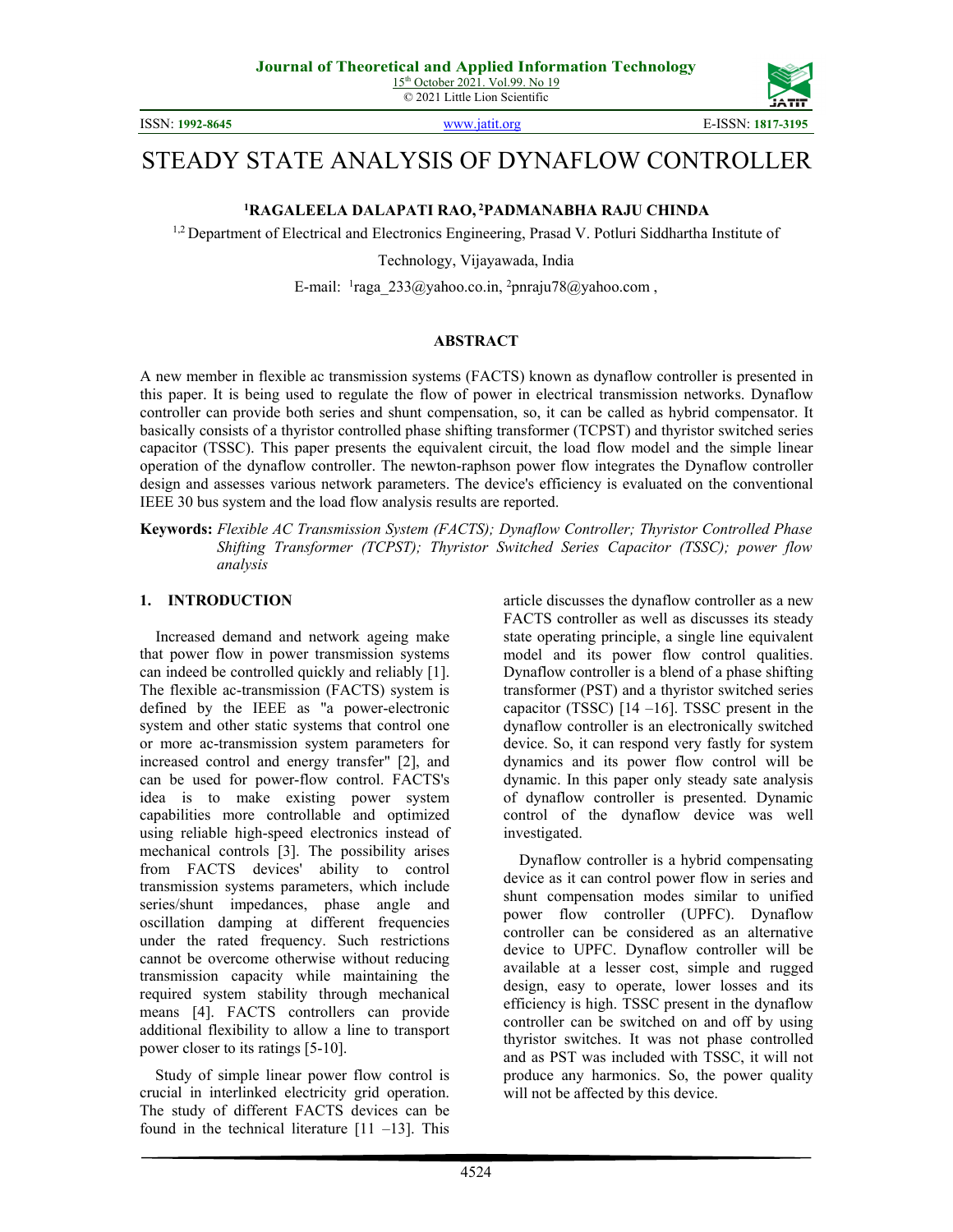



ISSN: **1992-8645** [www.jatit.org](http://www.jatit.org/) E-ISSN: **1817-3195**

The literature survey shows that there are various FACTS devices can control many parameters of transmission lines, which a brief survey of these devices is presented as follows. Phase shifting transformer [15], UPFC [16], Thyristor Controlled Series Compensator (TCSC) [17], Static Var Compensator (SVC) [18], Static Synchronous Series Compensator (SSSC) [19, 20], Interline Power Flow Controller (IPFC), and Optimal Unified Power Flow Controller (OUPFC) [21], Static Synchronous Compensator (STATCOM) and so on.

Steady state single line identical layout of the dynaflow controller was presented in this paper. A power flow model was developed and technical features of the dynaflow device were tested on an IEEE 30 bus test system under various operating conditions, i.e. base load condition and contingency condition. A comparison between dynaflow controller with that of PST and TSSC are also presented.

The document that remains is divided into several sections. In Section 2, schematic configuration of Dynaflow and in Section 3 mathematical modeling of dynaflow controller is considered. The process for integrating dynaflow into the problem of load flow is seen in the Section 4. The results of the simulation are seen in Section 5 and, finally, in Section 6, the conclusions are drawn.

### **2. DYNAFLOW CONTROLLER SCHEMATIC CONFIGURATION**

It combines TCPST and a TSSC, being in fact a hybrid device. In this study, a Dynaflow controller with a TCPST and a TSSC are considered. The Dynaflow controller, shown in Fig. 1, is a combination of TCPST [22] and TSSC that provides a set of thyristor-controlled capacitive reactivity steps connected to the line in series. Fig. 2 shows a single line configuration of the Dynaflow controller that is connected within the transmission line between busses m and n and consists of:

• Thyristor Controlled phase-shifting transformer (TCPST) that can inject lead/lag, quadrature-phase voltage

• In discrete steps, the TSSC can insert a variable series of capacitive reactivity to adjust the line series reactance. The relief of overload and operation in stressed situations are handled by the TSSC.



*Fig. 1 Schematic Configuration Of Dynaflow Controller*



*Fig. 2. Generic Image Of Dynaflow Device*

In terms of power flow control and simplicity, this system is intended to be very efficient

#### **3. GENERALIZED MATHEMATICAL MODELING OF DYNAFLOW CONTROLLER**

It combines As mentioned in section 2, the dynaflow controller consists of 2 primary components. Fig. 2 shows a graphical dynaflow diagram that is related between buses m and n in a transmission system.  $V_B$  is an injected voltage in series and  $V<sub>E</sub>$  is a PST voltage injected in parallel. From Fig. 2, the injected PST series voltage can be expressed as

$$
V_B = jkV_E \tag{1}
$$

In order to maximise power transfer, k is the PST voltage ratio  $(0 \le k \le 1)$ . Because the ideal PST transformer of Fig. 2 does not interchange actual or reactive power.

$$
V_B I_{mn}^* = V_E I_E^*
$$
 (2)

From Eq. (1) and (2), it is deduced as

$$
I_E = -j k I_{mn} \tag{3}
$$

Excitation voltage  $V_E$  is also given by

$$
V_E = V_m - jX_E I_E \tag{4}
$$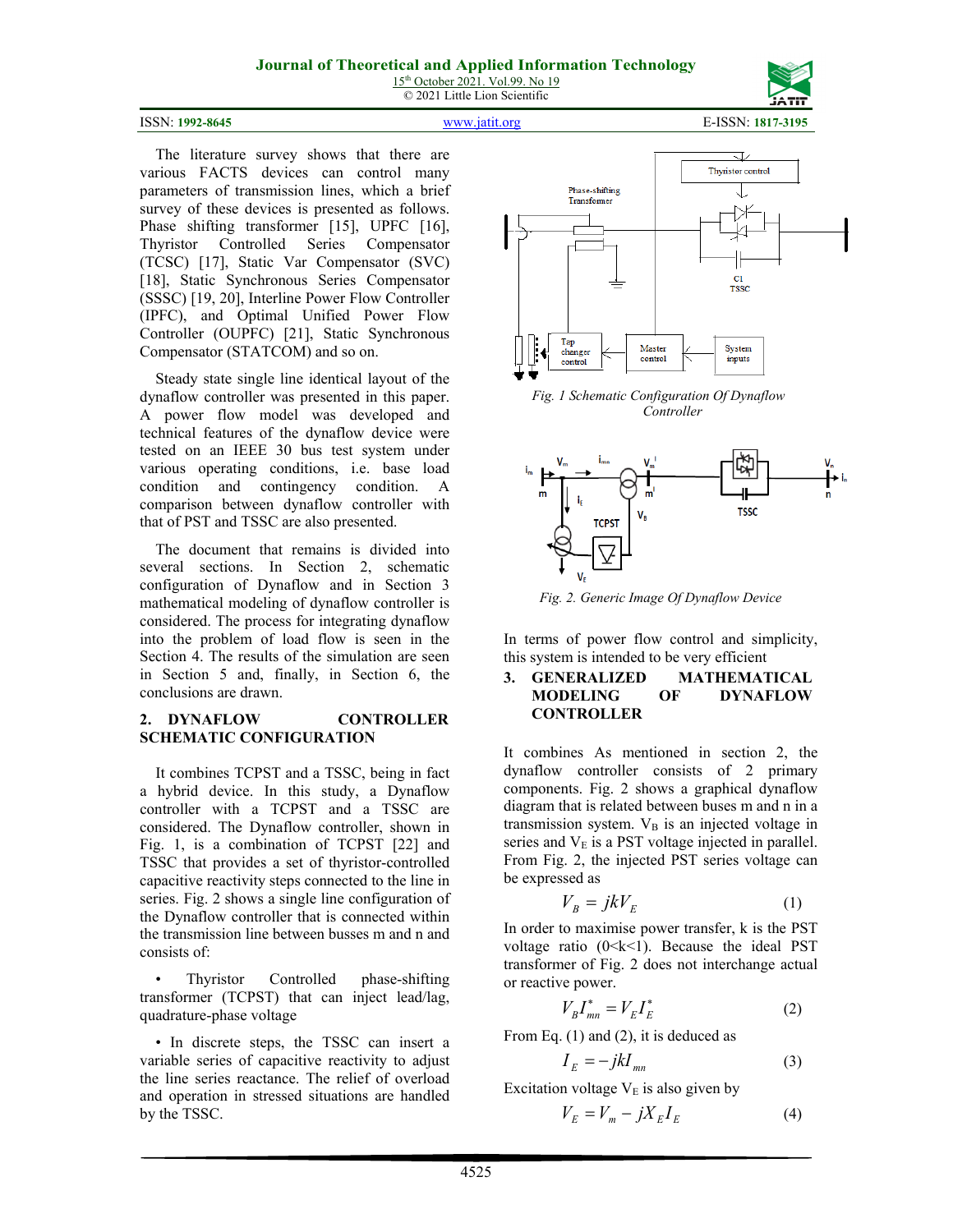



Where,  $X_E$  is the leakage reactance of the excitation transformer (Fig. 2). Substituting for IE from Eq. (3) in Eq. (4) and then substituting for  $V_E$  in Eq. (1)

$$
V_B = jkV_m - jk^2 X_E I_{mn}
$$
 (5)

Voltage  $V'_m$  is given by

$$
V_m' = V_m + V_B - jI_{mn}X_B \tag{6}
$$

Substituting  $V_B$  from Eq. (5) in Eq. (6) we get,

$$
V'_{m} = (1 + jk)V_{m} - j(k^{2}X_{E} + X_{B})I_{mn}
$$
 (7)

Where,  $X_B$  is the booster /series transformer leakage reactance. Voltage at terminal n can be calculated from the voltage at bus by subtracting the voltage drop of the TSSC module

$$
V_n = V'_m + jk_c X_c I_{mn}
$$
 (8)

Where coefficient  $k_c$  determines the amount  $X_c$  of in service (ohmic losses are ignored).



*Fig. 3 Shows A Single Line Equivalent Model For Dynaflow With Two Independent Parameters Of Control:*

i) PST voltage ratio (i.e.k)

ii) Series compensation level for impedance  $(i.e. k_c)$ 

It should be noted that in Fig. 3,  $X_E$ ,  $X_B$ ,  $X_P$  and  $R_V$ are PST internal parameters. Where  $R_V$  is a resistive element and *XP* is a capacitive element [23]. By substituting  $V'_m$  from Eq. (6) in Eq. (8), the line current is determined

$$
I_{mn} = \frac{(1 + jk)V_m}{jX_{mn}} - \frac{V_n}{jX_{mn}}
$$
(9)

Where

$$
X_{mn} = k^2 X_E + X_B - k_c X_c
$$
 (10)

At bus m, the injected current is

$$
I_m = I_E + I_{mn} \tag{11}
$$

Substituting for  $I_E$  and  $I_{mn}$  from equations (3) and (9) respectively in equation (11), then deduced as

$$
I_m = (1 + k^2)Y_{mn}V_m - (1 - jk)Y_{mn}V_n
$$
  
Where,  $Y_{mn} = \frac{1}{j}X_{mn}$  (12)

At bus n, we have

 $I_n = I_{mn}$ 

Substituting for *Imn* from equation (9) in equation (3), current of the excitation transformer of Fig. 2 can be reflected by

$$
I_E = \frac{-k(1+jk)}{X_{mn}}V_m + \frac{k}{X_{mn}}V_n
$$
 (13)

From Fig.  $3 I_E$  can be decomposed into two components *IP* and *IV*

$$
I_E = I_P + I_V
$$
 (14)

W

$$
I_{p} = \frac{V_{m}}{j(\frac{X_{mn}}{k^{2}})} \text{ and } I_{v} = \frac{V_{n} - V_{m}}{(\frac{X_{mn}}{k})}
$$
(15)

Thus, equation (13) can be rewritten as

$$
I_E = \frac{V_m}{jX_p} + \frac{V_n - V_m}{R_v}
$$
 (16)

Where

$$
X_p = \frac{X_{mn}}{k^2}, \ R_v = kX_p \tag{17}
$$

Dynaflow can actively adjust its internal parameters (i.e., PST (*k*) voltage ratio, series impedance compensation  $(k<sub>C</sub>X<sub>C</sub>)$ . Therefore dynaflow regulates actual power flow and voltage magnitude. Dynaflow will then sustain a pre specified power flow from bus m to bus n, and control voltage at bus n.

Based on the predetermined values of power and voltage magnitude predicted to be imposed by the dynaflow, power flow is analysed. Parameters P, Q, | V | and  $\delta$  on buses m and n are calculated on the basis of the power-flow solution [24, 25]. It is also possible to determine the internal control parameters of the dynaflow (i.e.,  $k$  and  $k_cX_c$ ) from Eq. (19). The complex power at bus m, \*

$$
S_m = V_m I_m^* \tag{18}
$$

Substituting for  $I_m$  from Eq. (12) in Eq. (18), it is deduced as

$$
S_m = \frac{-(1+k^2)}{jX_{mn}} |V_m|^2 + \frac{(1+jk)}{jX_{mn}} V_m V_n^*
$$
(19)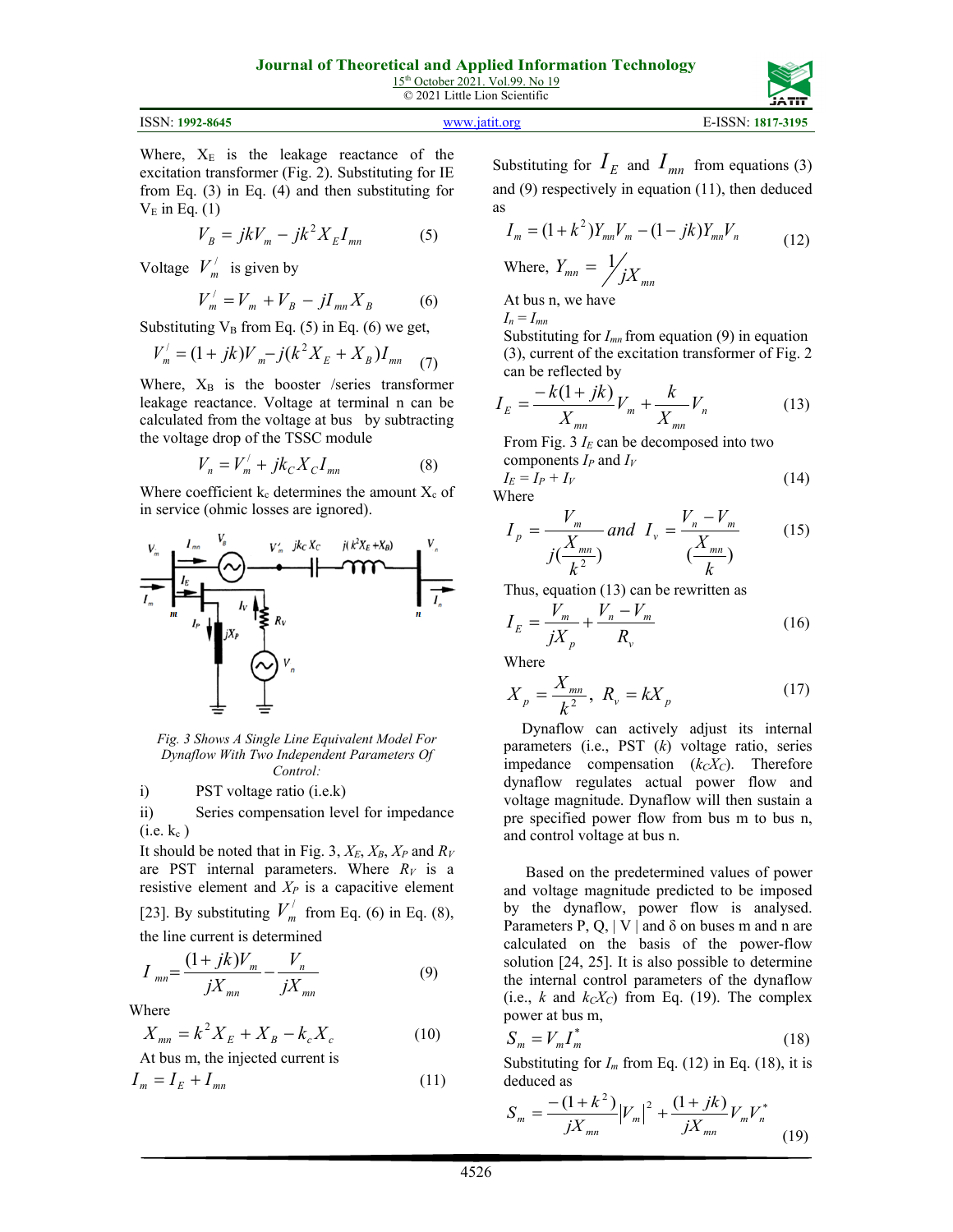ISSN: **1992-8645** [www.jatit.org](http://www.jatit.org/) E-ISSN: **1817-3195**

Similarly, for  $S_n$  it is deduced as

$$
S_n = \frac{-(1-jk)}{jX_{mn}} V_n V_m^* - \frac{X_{mn}}{jX_{mn}} |V_n|^2
$$
\n(20)

Detailed modeling of incorporating Dynaflow controller in conventional Newton – Raphson power flow is given in section 3.1.

#### *3.1 Load Flow Modeling of Dynaflow Controller*

The dynaflow should be changed in order to integrate the dynaflow into power flow equations using the systemic method. In this way, dynaflow equations can be written more easily in the power flow equations format. Fig. 4 shows this new model (extracted from Fig. 3). As illustrated by Fig. 4, the dynaflow model is transformed into a new model consisting only of a single series and a parallel branch. The series branch impedance is given in Eq. (21).  $Z_{mn} = R_{mn} + iX_{mn}$  (21)

So for the line between busses m and n from Eq. (9) can be written as

$$
X_{mn} = k^2 X_E + X_B - k_C X_C + X_{LINE}
$$
 (22)

and *Rmn= Rline*

Therefore, series branch admittance is as given as

$$
Y_{TS} = Y_{mn} = I/Z_{mn} = G_{TS} + jB_{TS}
$$
 (23)

Similarly parallel branch admittance from Eq. (16) can be written as

$$
Y_{PS} = 1/Z_{PS} = G_{PS} + jB_{PS}
$$
  
Where,  $Z_{PS} = R_V + jX_P$  (24)

Parallel PST branches in Fig. 3 can be transformed into their thevenin equivalent, and parallel branches may be replaced by YPS admittance and EPS voltage sources, as shown in Fig. 4, following calculation of a thevenin parameter [26].



The power flow equations for the generic bus (bus m) of the non-dynaflow power system is given in Eq.  $(25)$  & Eq.  $(26)$ 

$$
P_m = \sum |V_m||V_n||Y_{mn}|\cos(\delta_m - \delta_n - \theta_{mn})
$$
 (25)  

$$
Q_m = \sum |V_m||V_n||Y_{mn}|\sin(\delta_m - \delta_n - \theta_{mn})
$$
 (26)  
Where

 $|V_m|\angle\delta_m$  denotes the voltage & phase angle of bus m and  $|Y_{mn}|\angle\theta_{mn}$  denotes elements of Ybusmatrix. Equations (25), (26) are iteratively solved using linearized Jacobian equation.



(27)

Where the substrates of Jacobian in Eq. (27) are defined as:

 $J_{11}=\partial P/\partial \delta$ ,  $J_{12}=\partial P/\partial |V|$ ,  $J_{21}=\partial Q/\partial \delta$ ,  $J_{22}=\partial Q/\partial |V|$ .

The flow equations for all Dynaflow buses in place are the same as those in the non-dynaflow system with the exception of the m and n buses written as as shown from Eq.  $(28)$  to  $(31)$ .

$$
P_{m} = P_{mn} + \sum |V_{m}||V_{x}||Y_{mx}|cos(\delta_{m} - \delta_{x} - \theta_{mx})
$$
\n(28)  
\n
$$
Q_{m} = Q_{mn} + \sum |V_{m}||V_{x}||Y_{mx}|sin(\delta_{m} - \delta_{x} - \theta_{mx})
$$
\n(29)  
\n
$$
P_{n} = P_{nm} + \sum |V_{n}||V_{x}||Y_{nx}|cos(\delta_{n} - \delta_{x} - \theta_{nx})
$$
\n(30)  
\n
$$
Q_{n} = Q_{nm} + \sum |V_{n}||V_{x}||Y_{nx}|sin(\delta_{n} - \delta_{x} - \theta_{nx})
$$
\n(31)

For the system without Dynaflow, the quantitative terms in the above equations are the same. *Pmn*, *Qmn* and vice-versa equations can be found in (32) to (35).

$$
P_{mn} = (G_{PS} + G_{TS}) |V_m|^2 -
$$
  
\n
$$
|V_m||E_{PS}||Y_{PS}|\cos(\delta_m - \delta_{PS} - \theta_{PS})
$$
  
\n
$$
+ |V_m||E_{TS}||Y_{TS}|\cos(\delta_m - \delta_{TS} - \theta_{TS}) -
$$
  
\n
$$
|V_m||V_n||Y_{TS}|\cos(\delta_m - \delta_n - \theta_{TS})
$$
 (32)

*Fig. 4. New Circuit Model Of Dynaflow Device*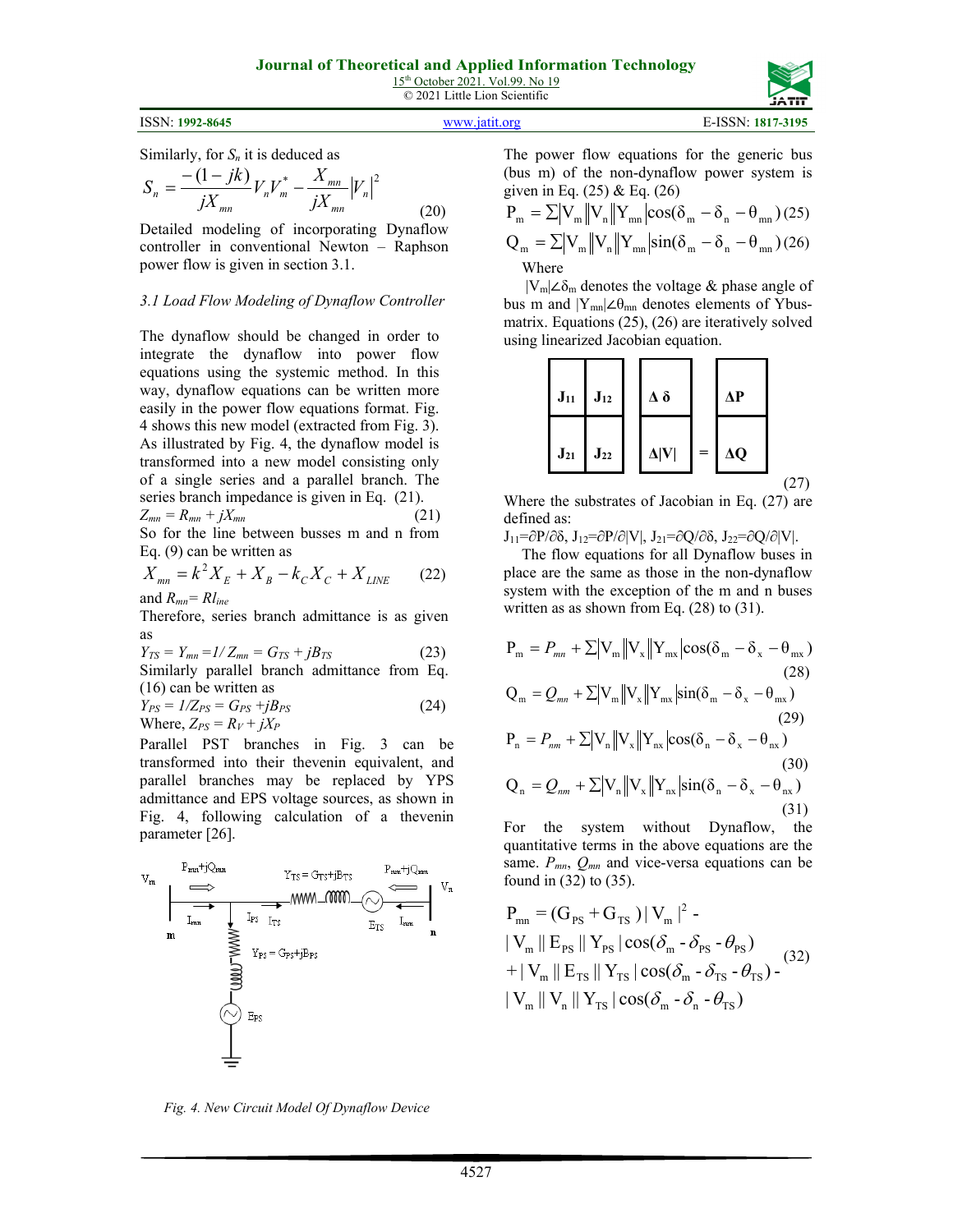| 15 <sup>th</sup> October 2021. Vol.99. No 19 |                               |  |
|----------------------------------------------|-------------------------------|--|
|                                              | © 2021 Little Lion Scientific |  |



| $Q_{mn} = (B_{ps} + B_{rs})  V_m ^2$ .                             |      |
|--------------------------------------------------------------------|------|
| $\ V_m\ E_{PS}\ Y_{PS}\sin(\delta_m - \delta_{PS} - \theta_{PS})$  |      |
| $+ V_m  E_{TS}  Y_{TS} \sin(\delta_m - \delta_{TS} - \theta_{TS})$ |      |
| $\ V_m\ V_n\ Y_{TS}\cos(\delta_m - \delta_n - \theta_{TS})$        |      |
|                                                                    | (33) |
| $P_{nm} = (G_{ps} + G_{TS})  V_n ^2$ -                             |      |

$$
|V_{n}||E_{PS}||Y_{PS}|\cos(\delta_{n} - \delta_{PS} - \theta_{PS})
$$
  
+|V\_{n}||E\_{TS}||Y\_{TS}|\cos(\delta\_{n} - \delta\_{TS} - \theta\_{TS}) -  
|V\_{n}||V\_{m}||Y\_{TS}|\cos(\delta\_{n} - \delta\_{m} - \theta\_{TS})  
Q\_{nm} = (B\_{PS} + B\_{TS})|V\_{n}|^{2} (34)

 $\|V_{\rm n}\|V_{\rm m}\|$   $Y_{\rm TS}\cos(\delta_{\rm n}\cdot\delta_{\rm m}\cdot\theta_{\rm TS})$ + |  $V_{n}$  ||  $E_{TS}$  ||  $Y_{TS}$  |  $\sin(\delta_{m} - \delta_{TS} - \theta_{TS})$  - $\|V_{n}\|E_{PS}\|Y_{PS}\sin(\delta_{n}-\delta_{PS}-\theta_{PS})$ (35)

Four new variables ( $|E_{PS}|$ ,  $\delta_{PS}$ ,  $|E_{TS}|$ ,  $\delta_{TS}$ ) give rise to the energy flow problem by the voltage sources  $E_{PS}$  and  $E_{TS}$ . However |Vm| is known for its preset power flow values, so that one equation for voltages is solved. Three more equations are therefore needed to solve the problem of power flow. The equation of  $P_{mn}$  and  $Q_{mn}$  with its prespecific target value would be two of these

equations. Third equation is achieved by not exchanging real and reactive power with the system with the ideal dynaflow PST transformers. It is therefore possible to write as in Eq. (36).

 $P_{TCPST}$  = real  $[V_{P}I_{mn}^*]$ -real  $[V_{E}I_{E}^*] = 0$  (36) These four equations must therefore be taken into consideration in order to implement Dynaflow in the conventional Newton-Raphson power flow algorithm.

3.2 Modifications in Jacobian elements of Dynaflow device

The Jacobian equation is extended and modified (37) to accommodate the added (32 to 36) equations and modified ones to solve the Dynaflow problem in order to resolve the power flow issue  $(38 \text{ to } 61)$ . As shown in Eq.  $(37)$ , the original Jacobian matrix (yellow color filled in) contains three rows and three columns, although the added elements are mentioned in those rows and columns. The elements that need to be modified of the original Jacobian matrix are written in yellow cells. The original Jacobian matrix should contain 14 elements and add 31 elements as specified in Eq. (37).

Where the sub Jacobian matrices in Eq. (37) (yellow color filled in) are defined from Eq.  $(A.1-A.24)$  by using equation  $(28 \text{ to } 35)$  in appendix

| $P_{\rm m}/\delta_{\rm m}$<br>$P_n/\delta_m$ | $P_m/\delta_n$<br>$P_n/\delta_n$ | $P_{m}/E_{PS}$<br>$P_n/ V_n $     | $P_m/ V_n $            | $P_m/\delta_{PS}$                   | $P_{m}/\delta_{TS}$<br>$P_n / \delta_{TS}$ | $P_m/ E_{TS} $<br>$P_n/ E_{TS} $ |          | Δδ                             |      | $\Delta P$               |
|----------------------------------------------|----------------------------------|-----------------------------------|------------------------|-------------------------------------|--------------------------------------------|----------------------------------|----------|--------------------------------|------|--------------------------|
| $Q_m/\delta_m$<br>$Q_n / \delta_m$           | $Q_m/\delta_n$<br>$Q_n/\delta_n$ | $Q_m/E_{PS}$<br>$Q_n/ V_n $       | $Q_m /  V_n $          | $Q_m/\delta_{PS}$                   | $Q_m/\delta$ TS<br>$Q_n/\delta_{TS}$       | $Q_m/ E_{TS} $<br>$Q_n/ E_{TS} $ | $\times$ | $\Delta E_{PS}$<br>$\Delta V $ | =    | $\Delta Q$               |
| $P_{\text{PST}}/\delta_{\text{m}}$           | $P_{\text{PST}}/\delta_n$        | P <sub>PST</sub> /E <sub>PS</sub> | $P_{\text{PST}}/ V_n $ | $P_{\text{PST}}/\delta_{\text{PS}}$ | $P_{\text{PST}}/\delta_{\text{TS}}$        | $P_{\text{PST}}/ E_{\text{TS}} $ |          | $\Delta \delta$ PS             |      | $\Delta P_{\text{PST}}$  |
| $P_{mn}/\delta_m$                            | $P_{mn}/\delta_n$                | $P_{mn}/E_{PS}$                   | $P_{mn}/ V_n $         | $P_{mn}/\delta_{PS}$                | $P_{mn}/\delta_{TS}$                       | $P_{mn}/ E_{TS} $                |          | $\Delta \delta$ TS             |      | $\Delta P$ <sub>mn</sub> |
| $Q_{mn}/\delta_m$                            | $Q_{mn}/\delta_n$                | $Q_{mn}/E_{PS}$                   | $Q_{mn}$ /  $V_n$      | $Q_{mn}/\delta_{PS}$                | $Q_{mn}/\delta_{TS}$                       | $Q_{mn}/ E_{TS} $                |          | $\Delta$  E <sub>TS</sub>      |      | $\Delta Q_{mn}$          |
|                                              |                                  |                                   |                        |                                     |                                            |                                  |          |                                | (37) |                          |

### **4. PROCEDURE FOR INCORPORATING DYNAFLOW CONTROLLER IN LOAD FLOW PROBLEM**

Step 1: Read input data (bus, line and device data) Step 2: Assume a flat voltage profile for all the buses except slack bus

Step 3: Iteration count  $k=0$ 

Step 4: Find active and reactive power mismatches Step 5: Find Jacobian matrix elements from load flow calculations

Step 6: Incorporate dynaflow device in the load flow and modify power mismatch and jacobian elements.

Step 7: Find voltage magnitudes and their angles by using newton raphson load flow equations.

Step 8: Use correction vector and update the solution

Step 9: Increase iteration count, k=k+1

Step 10: Stop the process it the mismatch was less than tolerance.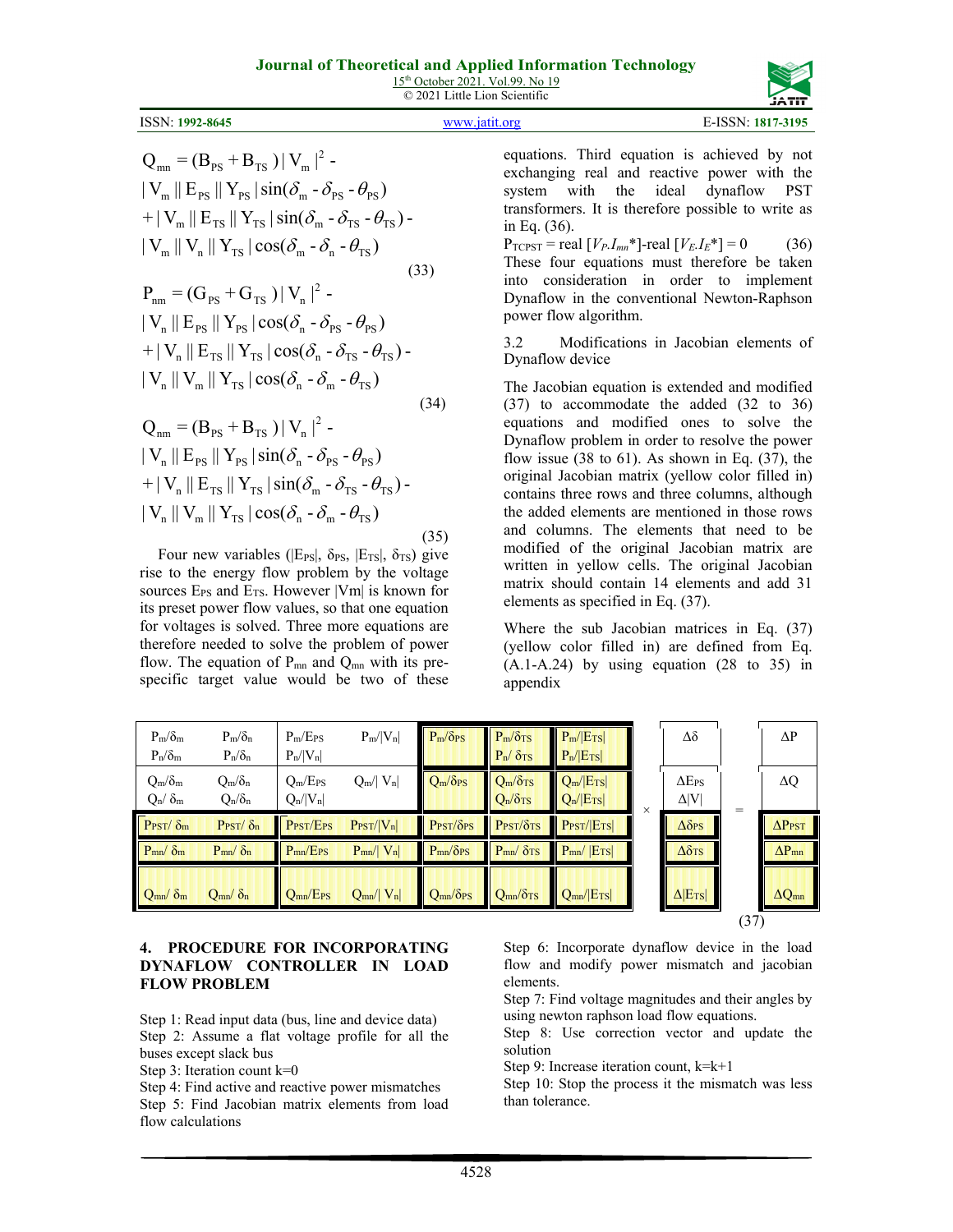# **5. SIMULATION RESULTS**

In this section, the proposed methodology is tested on IEEE 30 bus system. The dynaflow device is placed between buses 9 and 10 as it is identified as critical line i.e., nearer to generator buses and tap changing transformers. Line 9-10 is lightly loaded and it is close to the most severe contingency and congested lines. Hence in this work FACTS controllers are placed in the line connecting buses 9 and 10. In this paper, the results of test bus system are presented in two cases i.e. normal condition and contingency condition. In the first case, a comparison is made, without and with FACTS devices. In the second case, dynaflow controller is applied to alleviate overloads under selected set of network contingencies.

## 5.1 Normal Condition

In this case, the comparison of without FACTS and with considered FACTS devices such as TCPST, TSSC and Dynaflow is done to achieve coordinated control. The apparent power variations in six generator busses with FACTS devices are shown in Table 1. From Table 1, it can be observed that there is a considerable variation in the apparent flow of power with three FACTS devices.

FACTS, power flows can be controlled flexibly by the FACTS controller. Moreover, simulations show that the dynaflow controller provides independent control of active and reactive power transmissions. From the practical application aspect, the maximum value of the injected series voltage is due to the power rating of the dynaflow controller.

| Generator<br><b>Number</b> | <b>Without FACTS</b> | <b>With TCPST</b>  | <b>With TSSC</b>   | <b>With Dynaflow</b><br>controller |
|----------------------------|----------------------|--------------------|--------------------|------------------------------------|
| Generator 1                | $1.7723 - i0.0778$   | $1.7599 - j0.2$    | 1.746-i0.1837      | $1.7398 - j0.2$                    |
| Generator 2                | $0.4814 + j0.3156$   | $0.488 + j0.2686$  | $0.4839 + j0.2214$ | $0.4859 + j0.1812$                 |
| Generator 3                | $0.2147 + j0.0647$   | $0.2088 + j0.3205$ | $0.2205 + i0.404$  | $0.2249 + j0.338$                  |
| Generator 4                | $0.1214 - j0.3189$   | $0.1222 - j0.1$    | $0.1265 - j0.1$    | $0.125 - i0.1$                     |
| Generator 5                | $0.2138 + j0.1123$   | $0.2136 + j0.2993$ | $0.2141 + 0.2944$  | $0.2145 + j0.3117$                 |
| Generator 6                | $0.12 + j0.0781$     | $0.12 + j0.1475$   | $0.12 + j0.0009$   | $0.12 + j0.1404$                   |

*Table 1 Apparent Power (In P.U.) Of Generator Buses*

The variations of the generator bus voltage are shown in Figure 5, and in Figure 6, the variations of the load bus voltage are shown. It is noted that with FACTS controllers the voltage is well maintained in load buses.



*Fig. 5. Variation Of Generation Bus Voltage Magnitudes*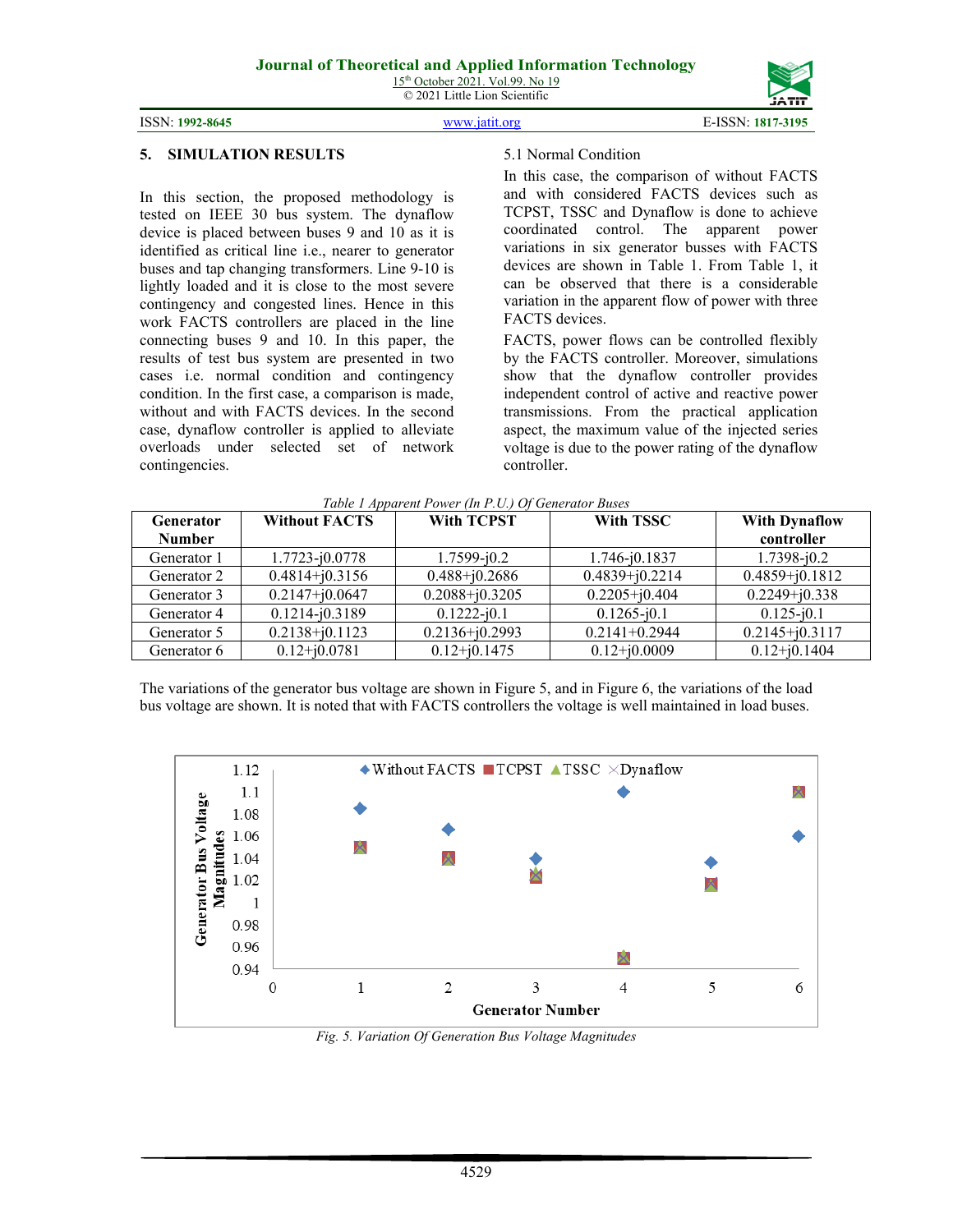# **Journal of Theoretical and Applied Information Technology**

15<sup>th</sup> October 2021. Vol.99. No 19 © 2021 Little Lion Scientific



ISSN: **1992-8645** [www.jatit.org](http://www.jatit.org/) E-ISSN: **1817-3195**



*Fig. 6. Variation Of Load Bus Voltage Magnitudes*



*Fig. 7. Power Flow Variation In The Transmission Lines*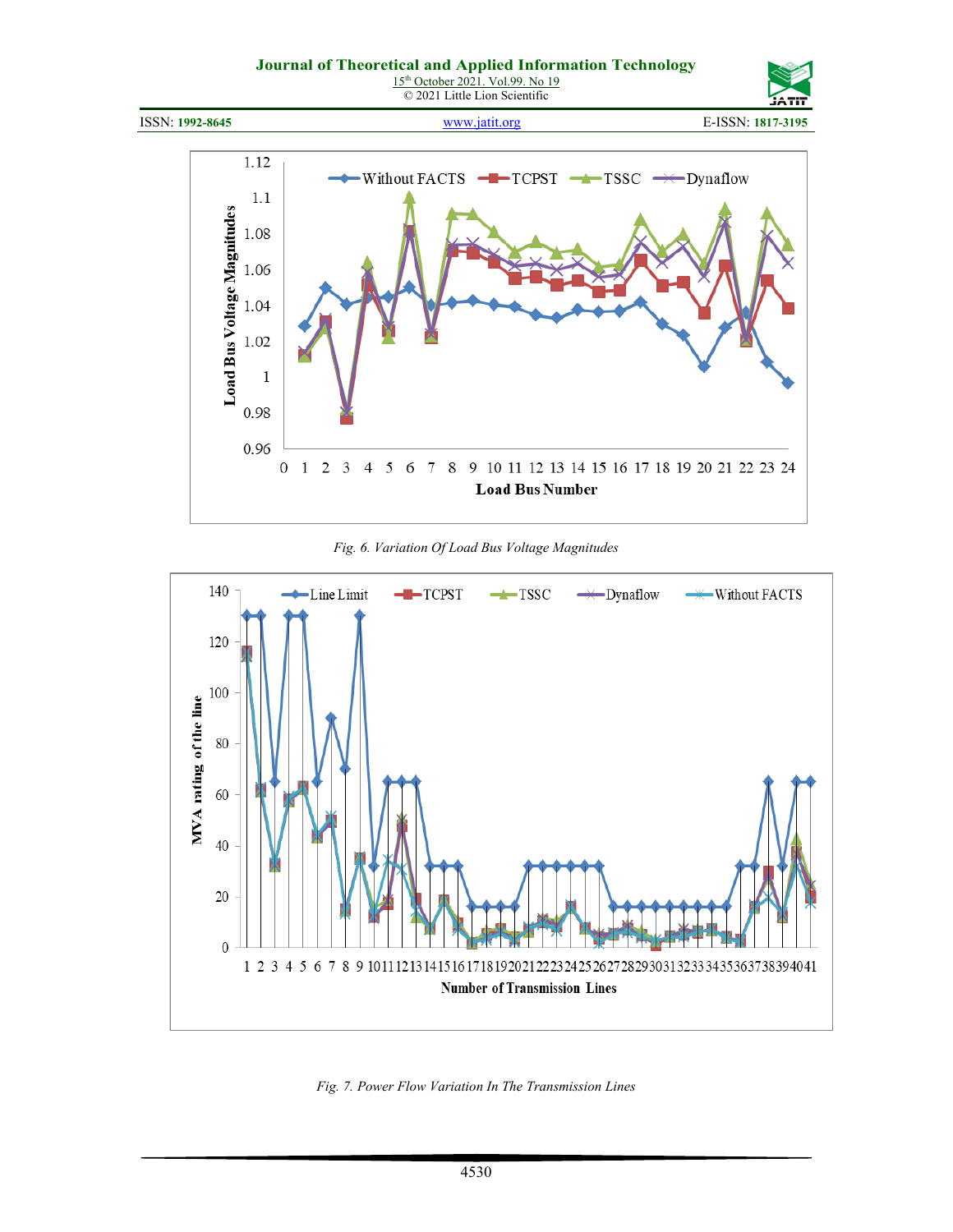| <b>Journal of Theoretical and Applied Information Technology</b><br>$15th$ October 2021. Vol.99. No 19<br>$\odot$ 2021 Little Lion Scientific |               |                   |  |
|-----------------------------------------------------------------------------------------------------------------------------------------------|---------------|-------------------|--|
| ISSN: 1992-8645                                                                                                                               | www.jatit.org | E-ISSN: 1817-3195 |  |

The change in power flow for normal load is shown in Figure 7 in the respective lines. This figure shows that the apparent power flow in lines connected to the device buses is significantly different.

#### *5.2. Contingency Condition*

The variation of the power flows in respective generator buses for the line connecting buses 2 and 5 contingency case is shown in Table 2. This table shows that the apparent flow of power in the buses attached to the generators is considerably different. The maximum variations in power flow are indicated.

| Generator     | Without Dynaflow   | With Dynaflow      |
|---------------|--------------------|--------------------|
| <b>Number</b> | controller         | controller         |
| Generator 1   | $1.8611 - j0.0607$ | $1.6350 - j0.2$    |
| Generator 2   | $0.4823 - j0.119$  | $0.4316 + j0.3418$ |
| Generator 3   | $0.2051 + j0.0082$ | $0.35 + j0.3507$   |
| Generator 4   | $0.1236 + j0.3272$ | $0.1002 - j0.0762$ |
| Generator 5   | $0.2142 + j0.3781$ | $0.2857 + j0.324$  |
| Generator 6   | $0.12 + j0.0854$   | $0.1586 + j0.3649$ |

*Table 2 Apparent Power (In P.U.) Of Generator Buses Under 2-5 Contingency Condition*



*Fig. 8. Variation Of Generation Bus Voltage Magnitudes Under Contingency 2-5*

Figure 8 shows the variations in the magnitude of generator bus voltage and Figure 9 shows the variations in the magnitude of load bus voltage. It is observed that, due to the voltage injection of the series controllers, maximum variation is observed on buses 3 and 7. Power flow variations in the transmission lines under contingency condition are shown in Figure 10. Lines 5 and 7 are overloaded with contingency of line connecting buses 2 and 5. Overload in the lines is relieved with dynaflow controller.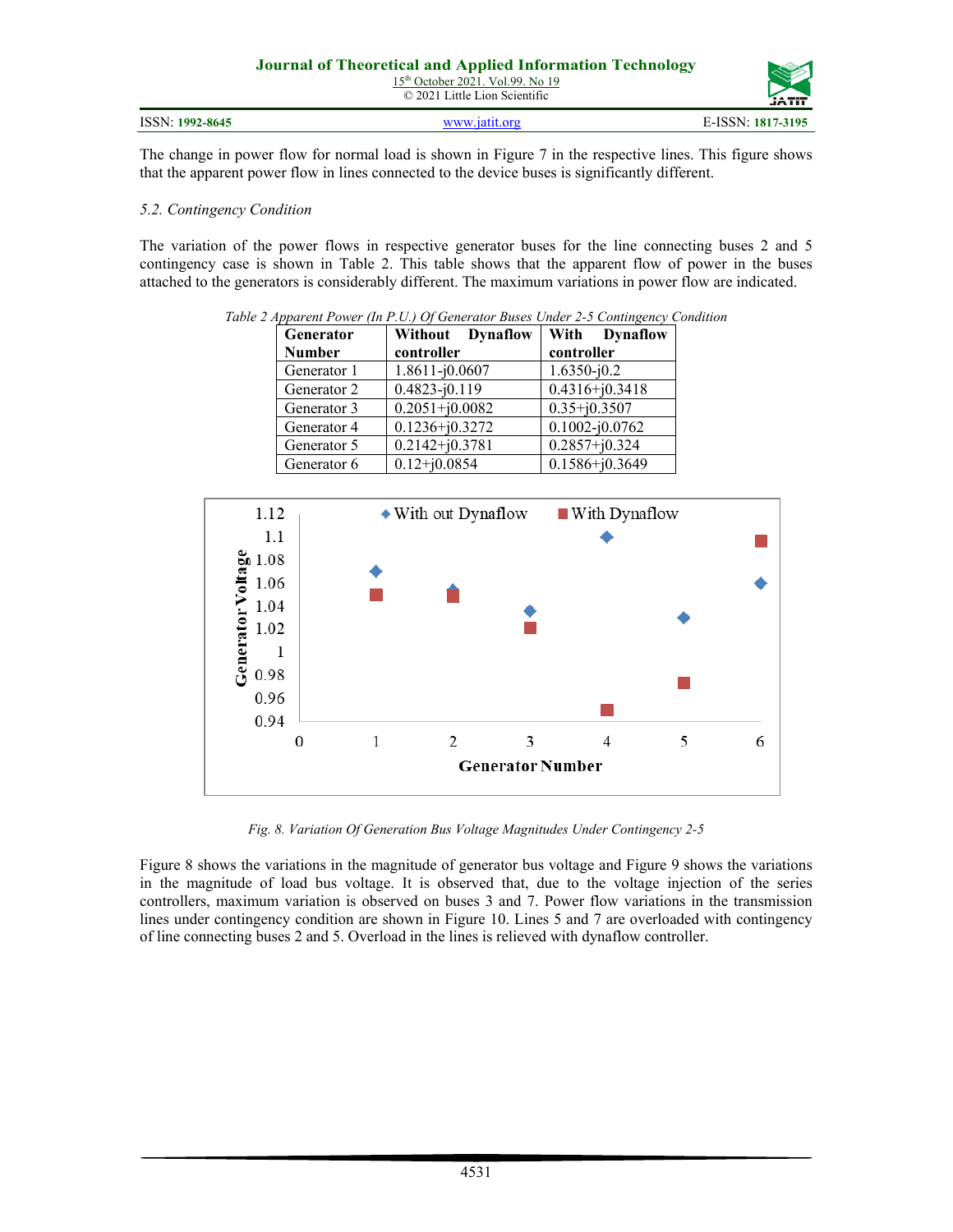#### **Journal of Theoretical and Applied Information Technology**







ISSN: **1992-8645** [www.jatit.org](http://www.jatit.org/) E-ISSN: **1817-3195**



*Fig. 9. Variation Of Load Bus Voltage Magnitudes Under Contingency 2-5*



*Fig.10. Power Flow Variation In The Transmission Lines*

### **6. CONCLUSION**

This paper presents a stable state mathematical model for the dynaflow controller. It can improve power flows in the transmission lines while keeping voltages at a stable value, the most important feature of the model. The algorithm of the Newton Raphson load flow can be kept intact by traditional techniques. As a consequence, the user-defined modelling techniques can directly use conventional techniques and even commercial power system analysis software.

Simulation studies show that a dynaflow controller can handle active and reactive power flow control in the transmission lines flexibly and independently. The result obtained from the bus test system IEEE-30 confirms that if proper control is provided, a device's effect is significant on system voltages and power flows.

**REFRENCES:** 

- [1] A. Edris, FACTS technology development: an update, IEEE Power Engineering Review, 20( 3), (2000) 4-9. doi: 10.1109/39.825623.
- [2] C. Lu, C. Hsu and C. Juang, Coordinated Control of Flexible AC Transmission System Devices Using an Evolutionary Fuzzy Lead-Lag Controller With Advanced Continuous Ant Colony Optimization,IEEE Transactions on Power Systems, 28(1), (2013) 385-392, doi: 10.1109/TPWRS.2012.2206410.
- [3] Li-Jun Cai and I. Erlich, Simultaneous coordinated tuning of PSS and FACTS damping controllers in large power systems, IEEE Transactions on Power Systems, 20(1),(2005) 294-300, doi: 10.1109/TPWRS.2004.841177.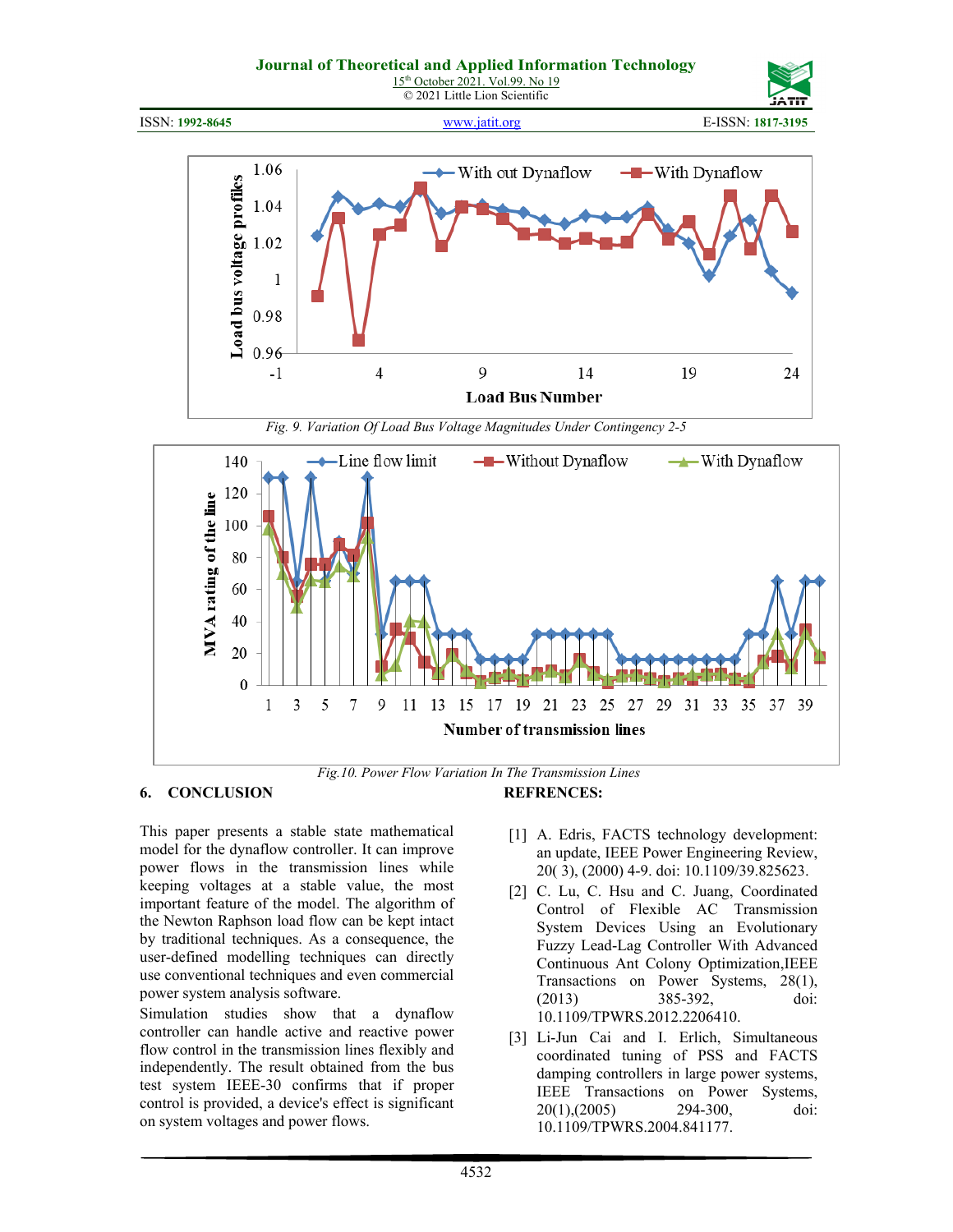ISSN: **1992-8645** [www.jatit.org](http://www.jatit.org/) E-ISSN: **1817-3195**

- [4] H. F. Wang and F. J. Swift, A unified model for the analysis of FACTS devices in damping power system oscillations. I. Single-machine infinite-bus power systems, IEEE Transactions on Power Delivery, 12(2), (1997) 941-946,doi: 10.1109/61.584417.
- [5] S. Y. Ge and T. S. Chung, "Optimal active power flow incorporating power flow control needs in flexible AC transmission systems," in IEEE Transactions on Power Systems, vol. 14, no. 2, pp. 738-744, May 1999, doi: 10.1109/59.761906.
- [6] A. Mostafa, M. Ebeed, S. Kamel and M. A. Abdel-Moamen, "Optimal Power Flow Solution Using Levy Spiral Flight Equilibrium Optimizer With Incorporating CUPFC," in IEEE Access, vol. 9, pp. 69985- 69998, 2021, doi: 10.1109/ACCESS.2021.3078115.
- [7] N. H. Khan, Y. Wang, D. Tian, R. Jamal, S. Kamel and M. Ebeed, "Optimal Siting and Sizing of SSSC Using Modified Salp Swarm Algorithm Considering Optimal Reactive Power Dispatch Problem," in IEEE Access, vol. 9, pp. 49249-49266, 2021, doi: 10.1109/ACCESS.2021.3061503.
- [8] H. Huang, L. Zhang, O. Oghorada and M. Mao, "Analysis and Control of a Modular Multilevel Cascaded Converter-Based Unified Power Flow Controller," in IEEE Transactions on Industry Applications, vol. 57, no. 3, pp. 3202-3213, May-June 2021, doi: 10.1109/TIA.2020.3029546.
- [9] S. Dilshad, N. Abas, H. Farooq, A. R. Kalair and A. A. Memon, "NeuroFuzzy Wavelet Based Auxiliary Damping Controls for STATCOM," in IEEE Access, vol. 8, pp. 200367-200382, 2020, doi: 10.1109/ACCESS.2020.3031934.
- [10]Y. Lei et al., "Comparison of UPFC, SVC and STATCOM in Improving Commutation Failure Immunity of LCC-HVDC Systems," in IEEE Access, vol. 8, pp. 135298-135307, 2020, doi: 10.1109/ACCESS.2020.3011113.
- [11] I. Papic, P. Zunko, D. Povh and M. Weinhold, Basic control of unified power flow controller, IEEE Transactions on Power Systems, 12(4), (1997) 1734-1739, doi: 10.1109/59.627884.
- [12]Qurratul Ain, Emad Jamil, Salman Hameed & Kumail Hasan Naqvi, Effects of SSSC and TCSC for enhancement of power system stability under different fault disturbances,

Australian Journal of Electrical and Electronics Engineering, 17(1), (2020) 56- 64, DOI: 10.1080/1448837X.2020.1752095

- [13]Mohamed Ebeed, Salah Kamel, Francisco Jurado, Determination of IPFC operating constraints in power flow analysis, International Journal of Electrical Power & Energy Systems, 81 (2016), 299-307, https://doi.org/10.1016/j.ijepes.2016.02.044.
- [14]Linash Kunjumuhammed, Stefanie Kuenzel, Bbikash Pal, Chapter Eight - Modelling of flexible AC transmission system devices, Simulation of Power System with Renewables, Academic Press, 2020, 205- 224, https://doi.org/10.1016/B978-0-12- 811187-1.00008-1.
- [15]José M. Cano, Md. Rejwanur R. Mojumdar, Joaquín G. Norniella, Gonzalo A. Orcajo. Phase shifting transformer model for direct approach power flow studies, Electrical Power and Energy Systems 91 (2017) 71–79
- [16]Ahmet Mete Vural, Emile Njodzefon Wirsiy, Three-phase modular multilevel converter based unified power flow controller, Engineering Science and Technology, an International Journal 23(2), (2020) 299–306
- [17] A.M. Hemeida et al. TCSC with auxiliary controls based voltage and reactive power controls on grid power system. Ain Shams Engineering Journal 11 (2020) 587–609
- [18]Yasir Muhammad, Rahimdad Khan, Muhammad Asif Zahoor Raja, Farman Ullah, Naveed Ishtiaq Chaudhary, Yigang He, Solution of optimal reactive power dispatch with FACTS devices: A survey, Energy Reports 6 (2020) 2211–2229
- [19]Samo Gasperic, Rafael Mihalic, The impact of serial controllable FACTS devices on voltage stability, Electrical Power and Energy Systems 64 (2015) 1040–1048
- [20]I. Papic, Mathematical analysis of FACTS devices based on a voltage source converter Part 1: mathematical models, Electric Power Systems Research 56(2), (2000) 139–148
- [21]R. Srinivasa Rao, V. Srinivasa Rao, A generalized approach for determination of optimal location and performance analysis of FACTs devices, Electrical Power and Energy Systems 73 (2015) 711–724
- [22]Ghadir Radman, Reshma S Raje, Power flow model/calculation for power systems with multiple FACTS controllers, Electric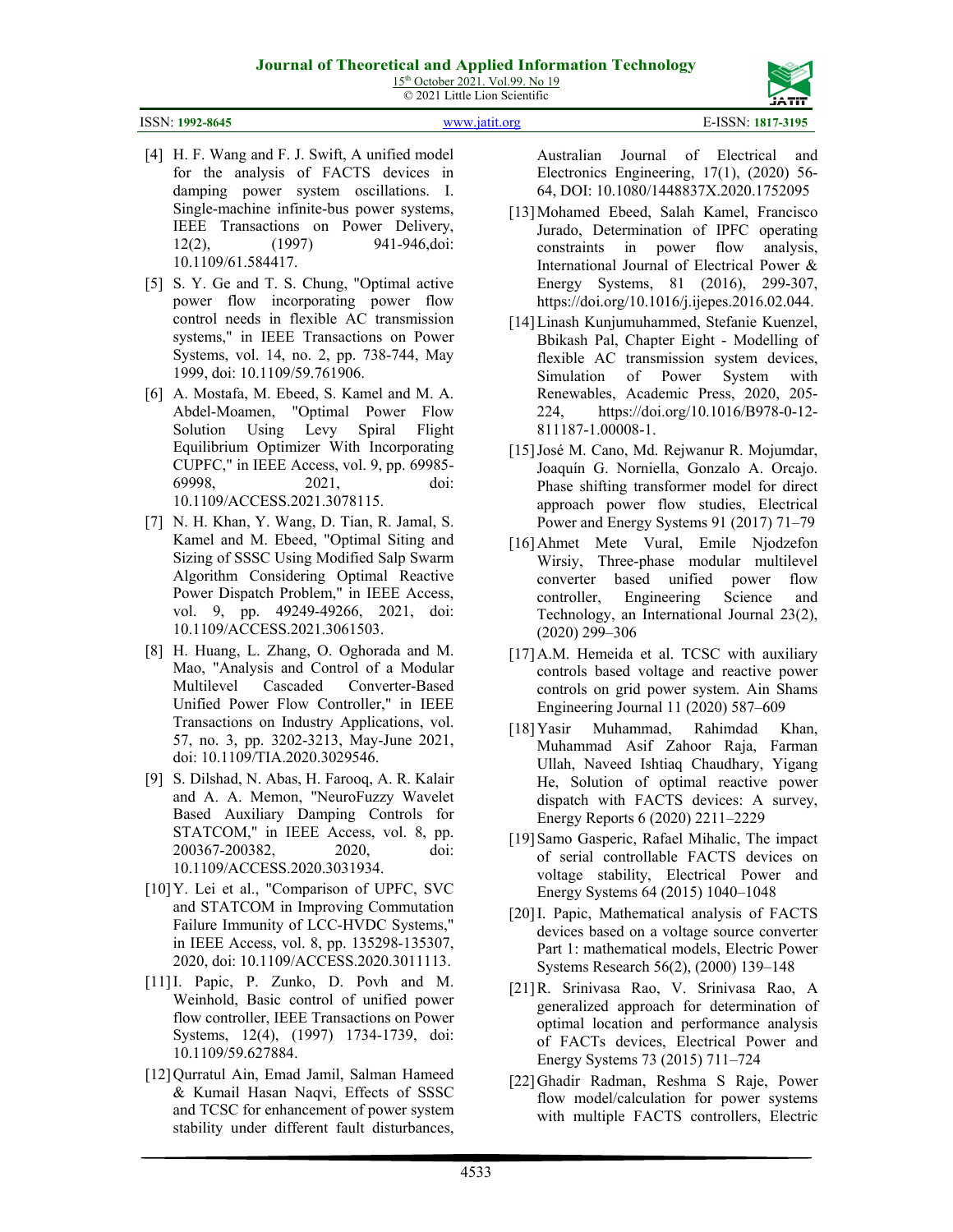

ISSN: **1992-8645** [www.jatit.org](http://www.jatit.org/) E-ISSN: **1817-3195**

Power Systems Research 77 (12), (2007) 1521–1531

- [23]A. AL Ahmad, R. Sirjani. Optimal placement and sizing of multi-type FACTS devices in power systems using metaheuristic optimisation techniques: An updated review Ain Shams Engineering Journal 11(3) (2020) 611–628
- [24]Roya Ahmadi, Abdolreza Sheykholeslami, Ali Nabavi Niaki, Hamidreza.Ghaffari. Power Flow Control and Solutions with Dynamic Flow Controller. IEEE Electrical Power & Energy Conference. Vancouver, BC, Canada, 2008.
- [25]S. Ali Nabavi Niaki, Reza Iravani, and Mojtaba Noroozian. Power-Flow Model and Steady-State Analysis of the Hybrid Flow Controller. IEEE Transactions on Power Delivery, 23(4), (2008) 2330-2338.
- [26]Ragaleela Dalapati Rao, Sivanagaraju Sirigiri, A novel particle movement bee colony algorithm with Dynaflow controller for line loadability enhancement, Engineering Science and Technology, an International Journal, 23(4), (2020),840-850.